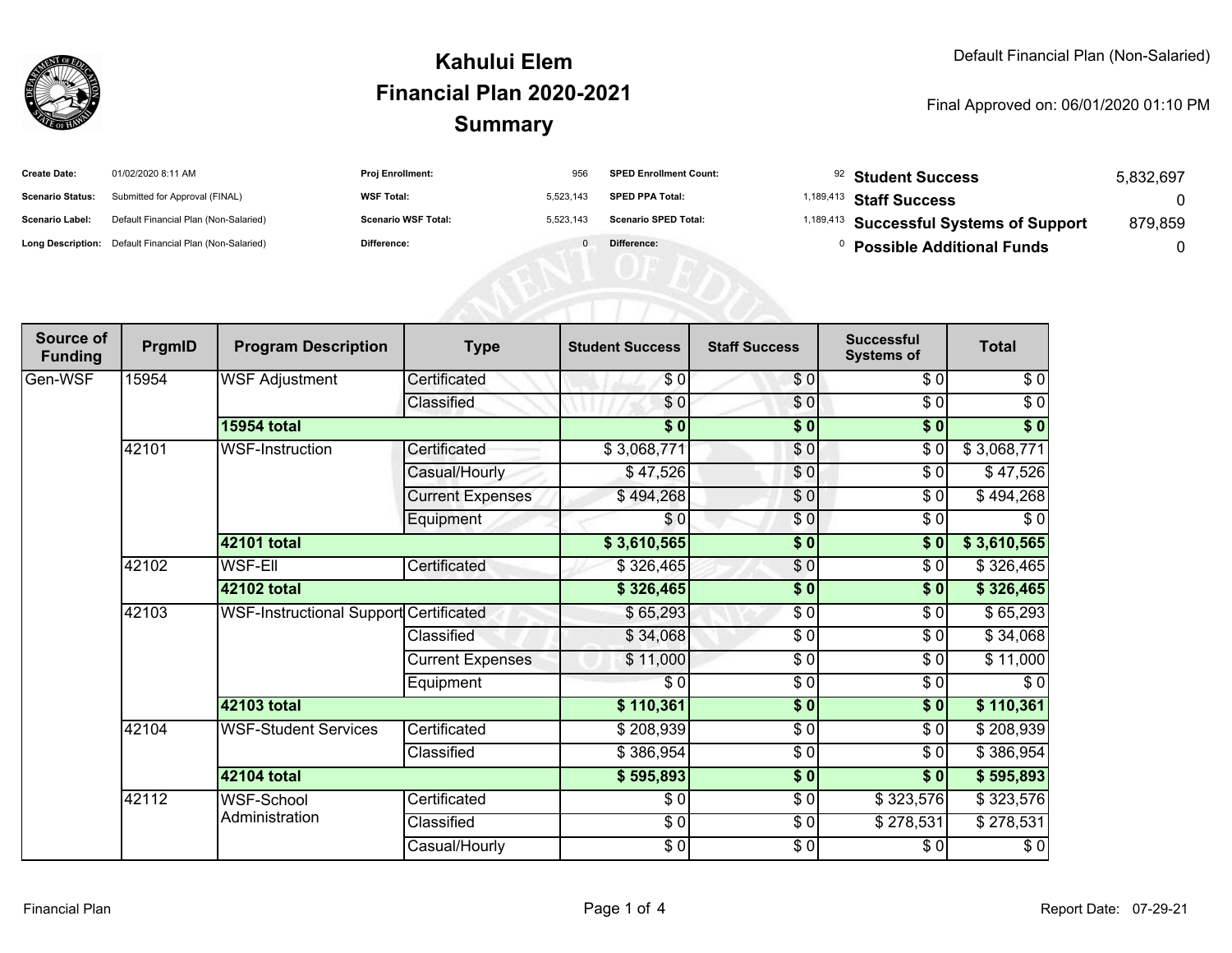

### **SummaryKahului ElemFinancial Plan 2020-2021**

Final Approved on: 06/01/2020 01:10 PM

| Source of<br><b>Funding</b> | PrgmID           | <b>Program Description</b>                     | <b>Type</b>             | <b>Student Success</b> | <b>Staff Success</b> | <b>Successful</b><br><b>Systems of</b> | <b>Total</b>     |                  |
|-----------------------------|------------------|------------------------------------------------|-------------------------|------------------------|----------------------|----------------------------------------|------------------|------------------|
| Gen-WSF                     | 42112            | <b>WSF-School</b><br>Administration            | <b>Current Expenses</b> | \$0                    | \$0                  | \$0                                    | \$0              |                  |
|                             |                  |                                                | Equipment               | $\overline{S}0$        | $\overline{\$0}$     | $\overline{S}0$                        | $\overline{S}0$  |                  |
|                             |                  | <b>42112 total</b>                             |                         | $\overline{$}0$        | $\overline{\$0}$     | \$602,107                              | \$602,107        |                  |
|                             | 42113            | <b>WSF-School Facility</b><br><b>Services</b>  | Classified              | \$0                    | $\overline{\$0}$     | $\sqrt{$277,752}$                      | \$277,752        |                  |
|                             |                  |                                                | Casual/Hourly           | $\overline{\$0}$       | $\overline{\$0}$     | \$0                                    | $\overline{\$0}$ |                  |
|                             |                  | 42113 total                                    |                         | $\overline{\$0}$       | $\overline{\$0}$     | \$277,752                              | \$277,752        |                  |
|                             | Gen-WSF          |                                                |                         | \$4,643,284            | $\overline{\$0}$     | \$879,859                              | \$5,523,143      |                  |
| Gen-SPED                    | 17101            | SPED Ppa - Instruction                         | Certificated            | \$848,809              | $\sqrt{0}$           | \$0                                    | \$848,809        |                  |
|                             |                  |                                                | Classified              | \$206,604              | $\sqrt{6}$           | $\overline{\$0}$                       | \$206,604        |                  |
|                             |                  |                                                | <b>Current Expenses</b> | \$134,000              | \$0                  | $\overline{30}$                        | \$134,000        |                  |
|                             |                  | <b>17101 total</b>                             |                         | \$1,189,413            | $\overline{\$0}$     | $\overline{\$0}$                       | \$1,189,413      |                  |
|                             | 17131            | Special Education in<br><b>Regular Schools</b> | Certificated            | \$0                    | \$0                  | $\overline{30}$                        | $\overline{\$0}$ |                  |
|                             |                  |                                                | Classified              | \$0                    | $\sqrt{0}$           | $\overline{30}$                        | $\overline{50}$  |                  |
|                             |                  | <b>17131 total</b>                             |                         | s <sub>0</sub>         | $\overline{\$0}$     | $\overline{\$0}$                       | $\overline{\$0}$ |                  |
|                             | Gen-SPED         |                                                |                         |                        | $\overline{\$0}$     | $\overline{\$0}$                       | \$1,189,413      |                  |
| Gen-Categ                   | 16807            |                                                | <b>Hawaiian Studies</b> | Casual/Hourly          | $\overline{\$0}$     | $\sqrt{6}$                             | $\overline{30}$  | $\overline{\$0}$ |
|                             |                  |                                                | <b>Current Expenses</b> | \$0                    | $\sqrt{6}$           | $\overline{\$0}$                       | $\overline{50}$  |                  |
|                             |                  | <b>16807 total</b>                             |                         | $\overline{\$0}$       | $\overline{\$0}$     | $\overline{\$0}$                       | $\overline{\$0}$ |                  |
|                             | <b>Gen-Categ</b> |                                                |                         | $\overline{\$0}$       | $\overline{\$0}$     | $\overline{\$0}$                       | $\overline{\$0}$ |                  |
| Federal                     | 18085            | Essa Title III Language<br>Instruction         | Casual/Hourly           | \$0                    | $\overline{\$0}$     | $\overline{\$0}$                       | $\overline{50}$  |                  |
|                             |                  | <b>18085 total</b>                             |                         | $\overline{\$0}$       | $\overline{\$0}$     | $\overline{\textbf{50}}$               | $\overline{\$0}$ |                  |
|                             | 18902            | <b>ESEA Title I-Schools</b>                    | Casual/Hourly           | $\overline{S}0$        | $\overline{\$0}$     | $\overline{\$0}$                       | $\overline{\$0}$ |                  |
|                             |                  |                                                | <b>Current Expenses</b> | $\overline{\$0}$       | $\overline{\$0}$     | $\overline{\$0}$                       | $\overline{\$0}$ |                  |
|                             |                  |                                                | Equipment               | $\overline{\$0}$       | $\overline{\$0}$     | $\overline{\$0}$                       | $\overline{\$0}$ |                  |
|                             |                  | <b>18902 total</b>                             |                         | $\overline{\$0}$       | $\overline{\bullet}$ | $\overline{\$0}$                       | $\overline{\$0}$ |                  |
|                             | 18935            | <b>ESEA Title I-Parent</b><br>Engagement       | <b>Current Expenses</b> | $\overline{\$0}$       | $\overline{\$0}$     | $\overline{\$0}$                       | $\overline{\$0}$ |                  |
|                             |                  | <b>18935 total</b>                             |                         | $\frac{1}{2}$          | $\sqrt{6}$           | $\sqrt{6}$                             | $\sqrt{6}$       |                  |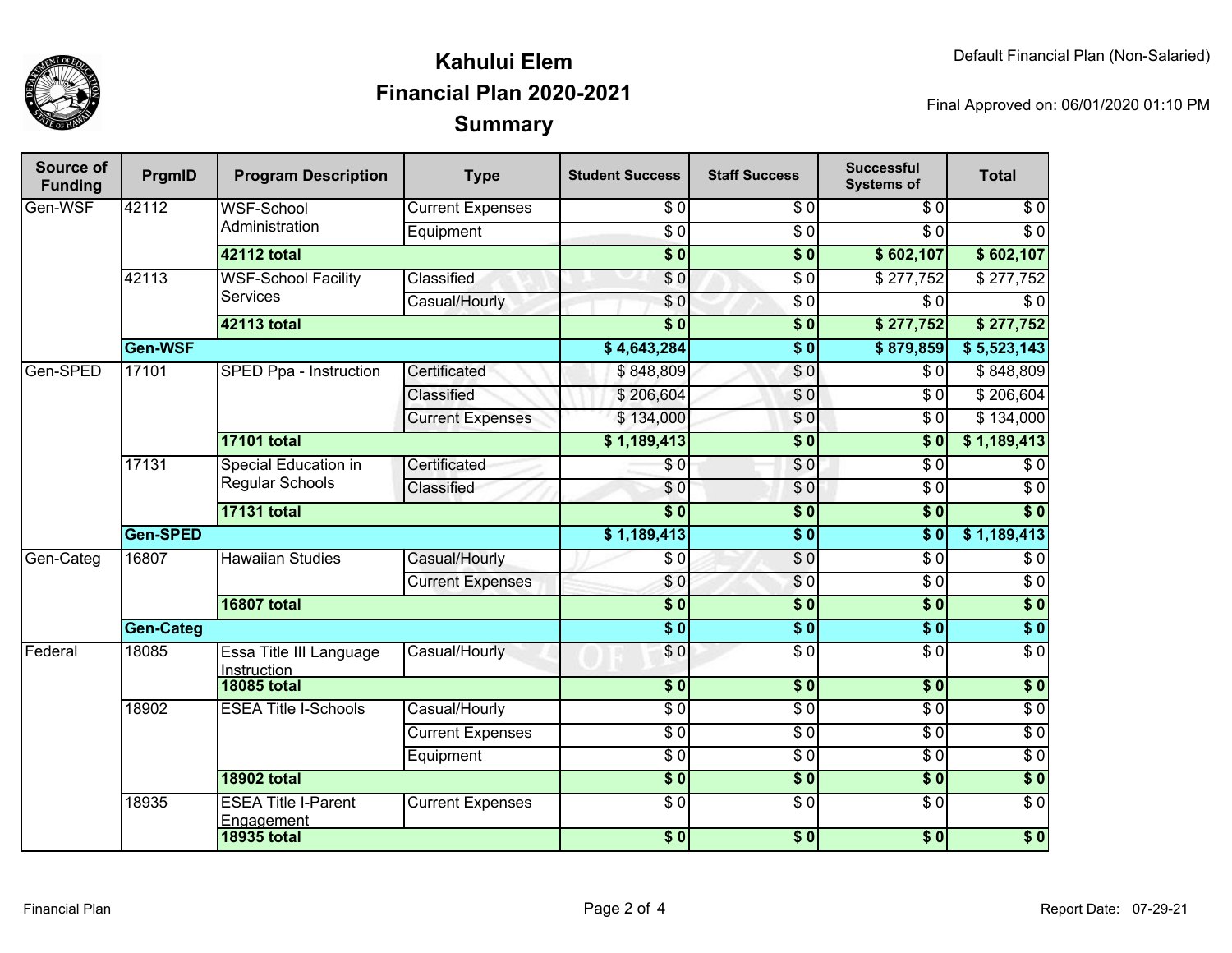

## **SummaryKahului ElemFinancial Plan 2020-2021**

Final Approved on: 06/01/2020 01:10 PM

| <b>Source of</b><br><b>Funding</b> | PrgmID             | <b>Program Description</b>                           | <b>Type</b>             | <b>Student Success</b>     | <b>Staff Success</b> | <b>Successful</b><br><b>Systems of</b> | <b>Total</b>     |
|------------------------------------|--------------------|------------------------------------------------------|-------------------------|----------------------------|----------------------|----------------------------------------|------------------|
| Federal                            | 19978              | Impact Aid-WSF                                       | <b>Current Expenses</b> | \$0                        | \$0                  | \$0                                    | $\sqrt{6}$       |
|                                    |                    | <b>19978 total</b>                                   |                         | $\overline{\$0}$           | $\overline{\$0}$     | $\overline{\$0}$                       | $\overline{\$0}$ |
|                                    | 20657              | Essa Title IIa Targeted<br>Prof Dev                  | Casual/Hourly           | \$0                        | $\overline{\$0}$     | $\overline{50}$                        | $\overline{\$0}$ |
|                                    |                    | <b>20657 total</b>                                   |                         | $\overline{\$0}$           | $\overline{\$0}$     | $\overline{\$0}$                       | $\overline{\$0}$ |
|                                    | 20697              | Essa Title IIa Prof Dev                              | Casual/Hourly           | $\frac{6}{6}$              | $\overline{\$0}$     | $\overline{\$0}$                       | $\overline{\$0}$ |
|                                    |                    | <b>20697 total</b>                                   |                         | $\overline{\$0}$           | $\overline{\$0}$     | $\overline{\$0}$                       | $\sqrt{6}$       |
|                                    | 20698              | Essa Title IIa Support<br>New Tchr & Prin            | Casual/Hourly           | \$0                        | \$0                  | $\overline{\$0}$                       | $\overline{\$0}$ |
|                                    |                    | <b>20698 total</b>                                   |                         | $\overline{\$0}$           | $\overline{\$0}$     | $\overline{\$0}$                       | $\overline{\$0}$ |
|                                    | 35913              | Sch Prgm Food Services                               | Classified              | \$0                        | \$0                  | $\overline{S}0$                        | $\sqrt{6}$       |
|                                    |                    |                                                      | Casual/Hourly           | \$0                        | \$0                  | $\sqrt{6}$                             | $\overline{30}$  |
|                                    |                    | 35913 total                                          |                         | $\overline{\$0}$           | $\sqrt{6}$           | $\overline{\$0}$                       | \$0              |
|                                    | <b>Federal</b>     |                                                      |                         | $\overline{\$0}$           | $\overline{\$0}$     | $\overline{\$0}$                       | $\overline{\$0}$ |
| Gen-Cent                           | 35163              | <b>Food Services-General</b><br>Fund                 | Classified              | $\overline{\phantom{0}50}$ | $\sqrt{6}$           | $\sqrt{6}$                             | $\sqrt{6}$       |
|                                    |                    |                                                      | Casual/Hourly           | \$0                        | \$0                  | \$0                                    | $\sqrt{6}$       |
|                                    |                    | 35163 total                                          |                         | $\overline{\$0}$           | \$0                  | $\overline{\$0}$                       | \$0              |
|                                    | <b>Gen-Cent</b>    |                                                      |                         | $\overline{\$0}$           | $\sqrt{6}$           | \$0                                    | \$0              |
| Special                            | 15109              | Reimb for Lost Curricular<br><b>Materials</b>        | Equipment               | $\overline{\phantom{0}50}$ | $\sqrt{6}$           | $\sqrt{6}$                             | $\sqrt{6}$       |
|                                    |                    | <b>15109 total</b>                                   |                         | $\overline{\$0}$           | $\overline{\$0}$     | $\overline{\$0}$                       | $\overline{\$0}$ |
|                                    | 19062              | <b>DOD-Fed Connected</b><br><b>Student Incentive</b> | <b>Current Expenses</b> | \$0                        | $\overline{\$0}$     | $\overline{\$0}$                       | $\overline{\$0}$ |
|                                    | <b>19062 total</b> |                                                      |                         | $\overline{\$0}$           | \$0                  | $\overline{\$0}$                       | $\sqrt{6}$       |
|                                    | 35304              | <b>Food Services-Special</b><br>Fund                 | Casual/Hourly           | $\overline{\$0}$           | $\overline{\$0}$     | $\overline{\$0}$                       | $\overline{\$0}$ |
|                                    |                    |                                                      | <b>Current Expenses</b> | \$ 0                       | $\overline{\$0}$     | $\overline{\$0}$                       | $\overline{\$0}$ |
|                                    | 35304 total        |                                                      |                         | $\overline{\$0}$           | $\overline{\$0}$     | $\overline{\$0}$                       | $\overline{\$0}$ |
|                                    | <b>Special</b>     |                                                      |                         | $\overline{\bullet}$ 0     | $\sqrt{6}$           | $\overline{\textbf{S}^0}$              | $\overline{\$0}$ |
| <b>Grand Total</b>                 |                    |                                                      |                         | \$5,832,697                | $\overline{\$0}$     | \$879,859                              | \$6,712,556      |